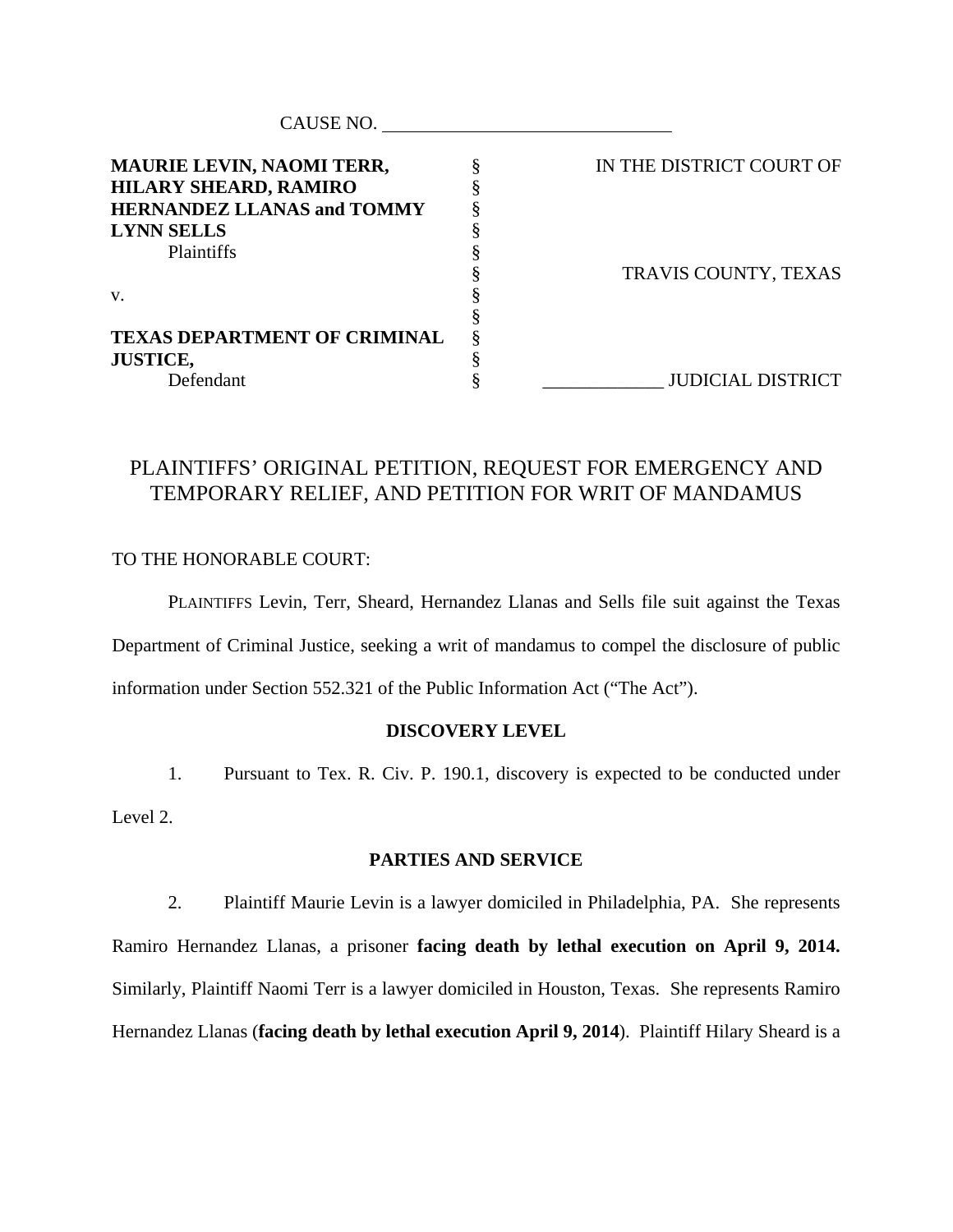lawyer domiciled in Austin, TX. She represents Tommy Lynn Sells, a prisoner **facing execution by lethal execution on April 3, 2014**.

 3. Defendant Texas Department of Criminal Justice ("TDCJ") is an agency of the State of Texas and a "governmental body" for purposes of The Act. Defendant may be served by certified mail addressed to its Director, Brad Livingston, Texas Department of Criminal Justice, Office of the General Counsel, P.O. Box 13084, Capitol Station, Austin, TX 78711-3084.

#### **JURISDICTION AND VENUE**

 4. This Court has jurisdiction pursuant to Section 552.321 of The Act, which allows a requestor of public information to file suit in a district court for a writ of mandamus to compel a governmental body to make information available for public inspection if the governmental body refuses to supply the public information. The information sought by Plaintiffs has been deemed to be public by the Attorney General. Defendants have informed Plaintiffs that they will not be supplying the information requested.

 5. A copy of this petition has also been served upon the Attorney General of Texas, Hon. Greg Abbott at his usual address, P.O. Box 12548. Austin, Texas, 78711. A copy of this petition has also been sent to Sharon Howell, General Counsel, Texas Department of Criminal Justice, via facsimile transmission to 512-936-2159 and email transmission to Sharon.howell@tdcj.state.tx.us

 6. Venue is proper in Travis County, Texas under § 553.321(b) of The Act, as one of TDCJ's main offices is in Travis County, as is TDCJ's General Counsel's Office.

### **FACTS REGARDING THE NEED FOR EMERGENCY RELEIF**

2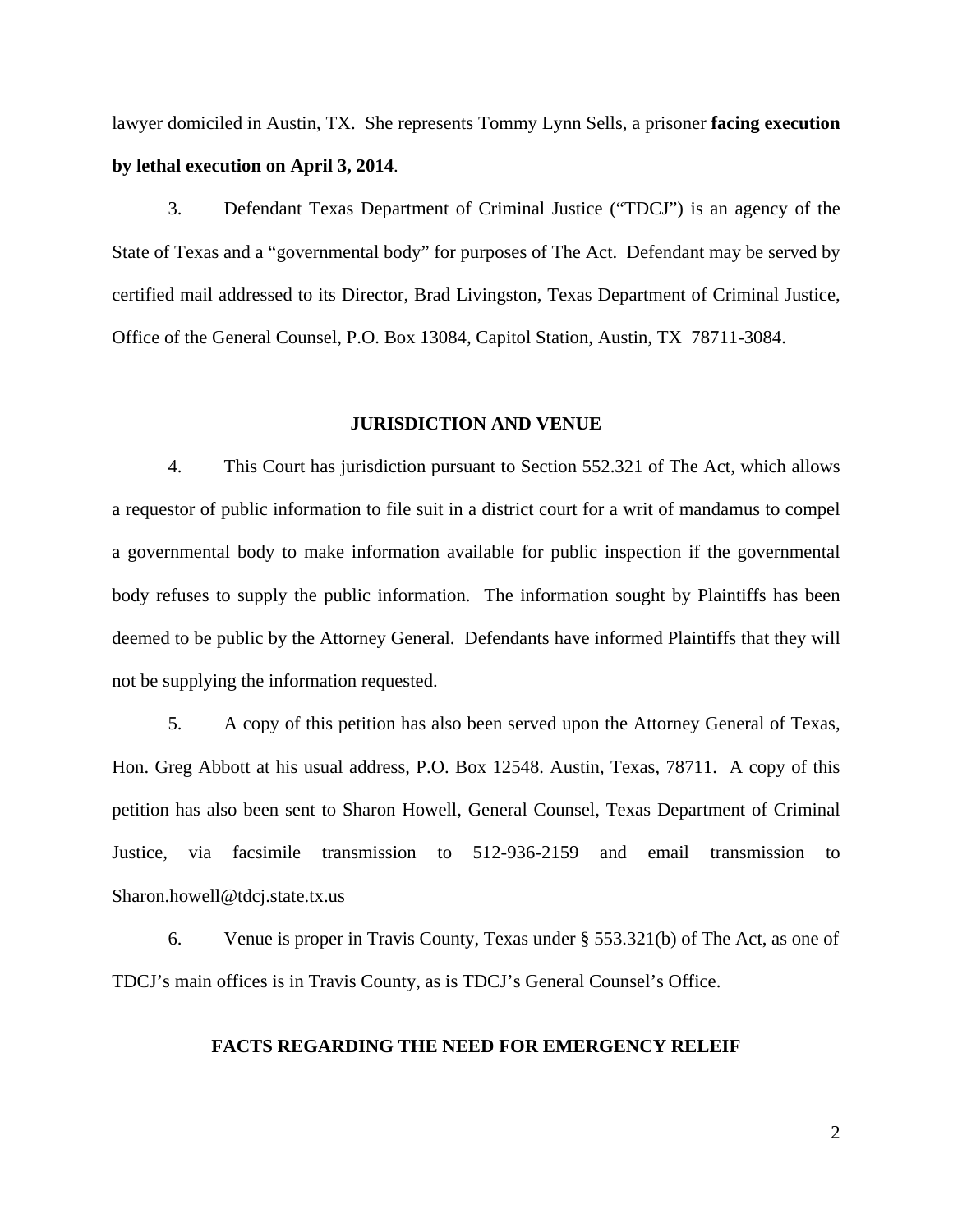7. Mr. Sells is scheduled for execution on April 3, 2014; Mr. Hernandez is scheduled for execution April 9, 2014. The information requested – information the Attorney General has repeatedly deemed to be public – is relevant to an accurate assessment of the viability and constitutionality of the impending executions. Departments of Corrections around the country – including TDCJ - have recently turned to compounded pentobarbital to carry out executions. Because compounding pharmacies operate outside of FDA oversight, it is especially important for TDCJ to disclose essential information about the compounded pentobarbital or drugs it uses, including where the compounded pentobarbital comes from, how it was prepared and who has tested it, so that the representations made about the drug can be properly evaluated to ensure the execution will be carried out in a manner that comports with the Constitution. Executions in Oklahoma and South Dakota performed with compounded pentobarbital appeared to have had serious problems, including the January 9th execution of Michael Lee Wilson, whose last words, after being injected with compounded pentobarbital were "I feel my whole body burning." Jason Hancock, *Execution secrecy draws criticism in Mo*., Kan City Star, Feb. 7. 2014, available at http://www.kansascity.com/2014/02/07/4806740/execution-secrecy-draws-criticism.html,

attached hereto as Exhibit G; Mike Ward, *Are Firing Squads, Gas Chambers Heading to Texas*, Austin Amer. Statesman, Feb 9, 2014, available here: http://www.statesman.com/news/news/arefiring-squads-gas-chambers-heading-to-texas/ndJTk/ attached hereto as Exhibit H. In October 2012, in South Dakota, Eric Robert was executed using compounded pentobarbital. Witnesses reported that he "appeared to clear his throat and gasp heavily, at which point his skin turned a blue-purplish hue. Mr. Robert opened his eyes and they remained open until his death, and his heart continued beating for 10 minutes after he ceased to breathe." Missouri Execution: pharmacy will not supply compounded pentobarbital, The Guardian, Feb. 17, 2014, available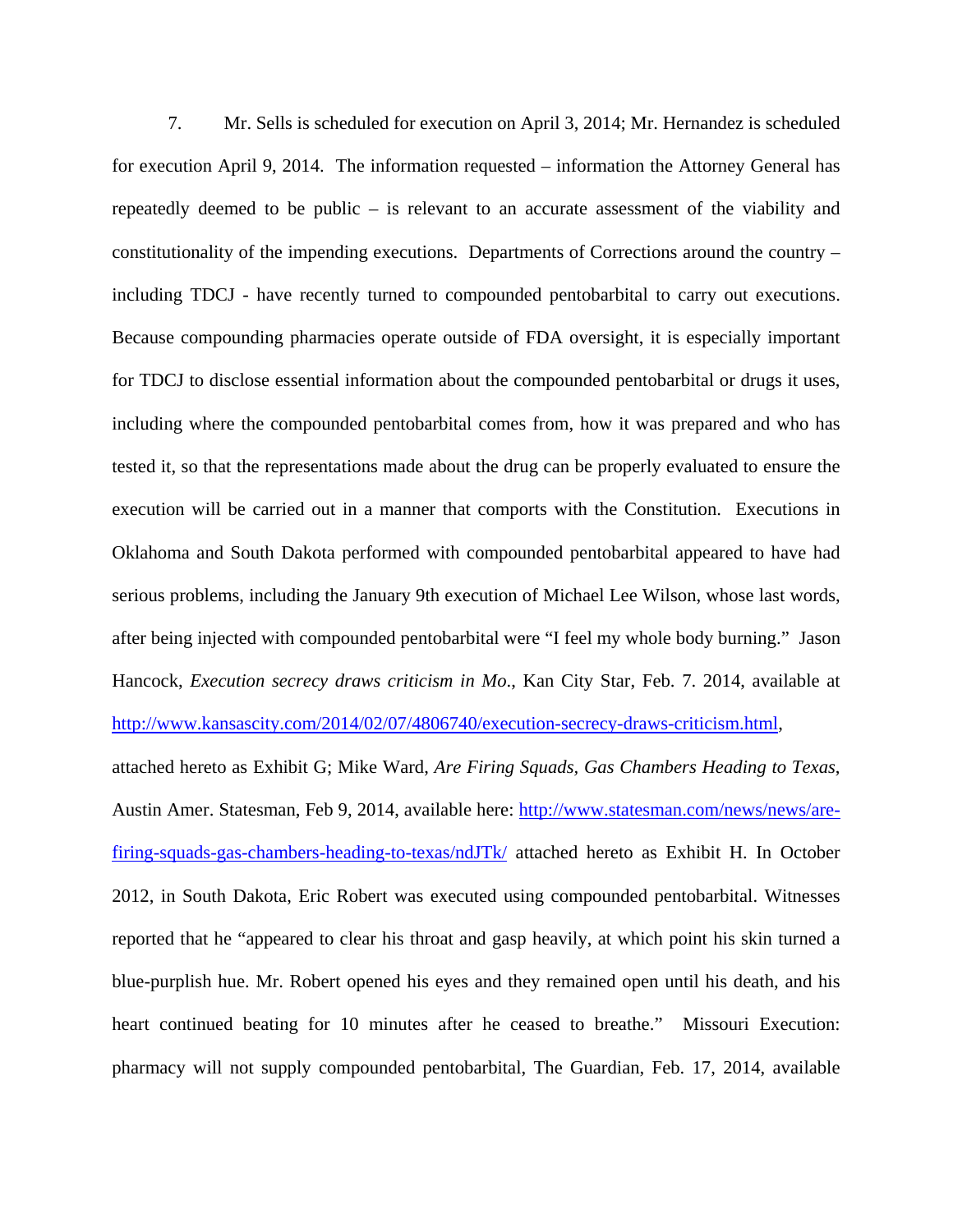here: http://www.theguardian.com/world/2014/feb/18/missouri-execution-pharmacy-will-notsupply-compounded-pentobarbital, attached hereto as Exhibit I.

8. Counsel for Defendant has informed plaintiffs that TDCJ will not be disclosing the requested information, but will be requesting an opinion from the Attorney General – despite the fact that the Attorney General has repeatedly deemed the information public. The deadline for TDCJ's submission of that request is April 1, 2014. Even if Defendants expedited the filing of that request – which they have not said they will do – the Attorney General will not be able to write an opinion before Mr. Sells' April 3rd scheduled execution.

9. The timing of TDCJ's statement that they will not disclose the requested information reflects an effort to use improper procedural delay to conceal information that Mr. Sells and Mr. Hernandez Llanas have a right to under state law and state and federal constitutional law. As such, plaintiffs have been forced to file this petition and request for emergency relief regarding these truly "life and death issues" with such potentially drastic consequences.

## **FACTS REGARDING DEFENDANT'S VIOLATIONS OF LAW**

 10. On or about March 18, 2014, Petitioner requested public information from the Texas Department of Criminal Justice, including:

(1) The execution protocol by which they intend to carry out the executions of Mr. Sells and Mr. Hernandez;

(2) The drug or drugs that will be used;

- (3) The source of the drug or drugs that will be used;
- (4) The date such drugs were ordered, and the date received;
- (5) Any testing conducted on said drugs to ensure potency, integrity, and purity.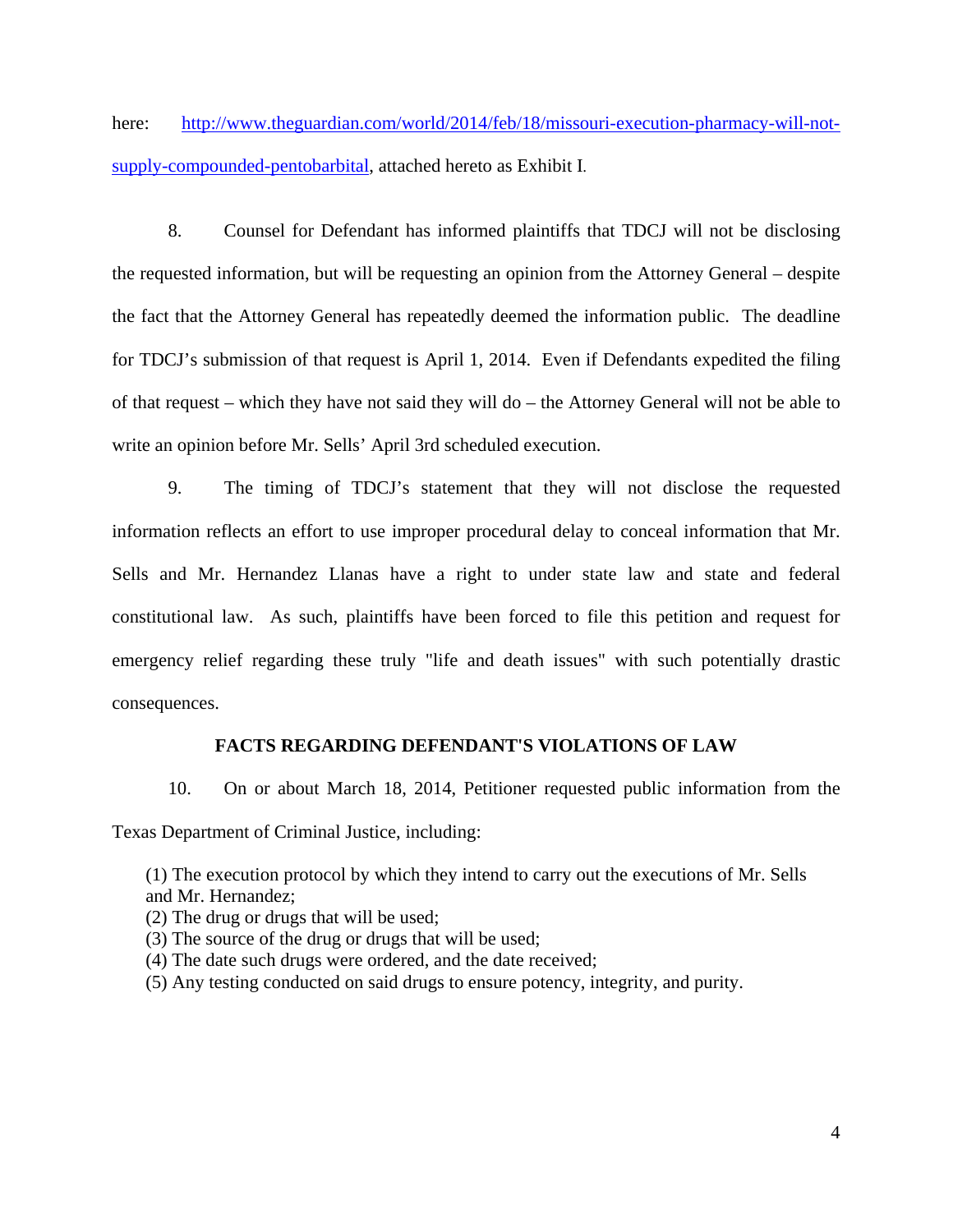See Exhibit A (Public Information Act Requests filed by Plaintiffs).<sup>1</sup>

 11. On March 20 and 21, counsel for Defendant communicated to Plaintiffs via email transmission, stating that Defendant would not be complying with the requests, but would be seeking an opinion from the office of the Attorney General. *See* Exhibit B. The only information disclosed is the July 2012 Execution Protocol, as well as some information purported to represent testing performed on the drugs. *See* Exhibit B. However, the information supplied does not fulfill the request, and Defendant continues to withhold key information the Attorney General has previously determined to be "public information." *Id*.

 12. On November 18, 2010, in a decision relating to four similar Public Information Act requests, the Texas Attorney General ruled that Defendant was required to disclose the information requested by the four requestors – information that is nearly identical to that requested by Plaintiffs. *See* OR2010-17507 (attached as Exhibit C). Specifically, the Attorney General determined that TEX. GOV'T CODE §552.022(a)(3) mandates the release of information dealing with public expenditures unless the information is expressly confidential. The Attorney General determined that the "special exceptions" exemption under §552.101 did not apply because the Defendant failed to show that the requested information was "highly intimate or embarrassing." Moreover, the Attorney General determined that §552.151 was inapplicable because none of the information that the Defendant sought to withhold pertained to an employee or officer of TDCJ. Finally, the Attorney General ruled that the TDCJ had failed to meet its burden under §552.108(b)(1), the law enforcement exception.

 $\overline{a}$ 

 $<sup>1</sup>$  Plaintiffs filed earlier requests, on March 11, 2014, but were both advised to resubmit the</sup> requests, and that responses to the March 11 requests were forthcoming, as apparently they do not encompass the new drugs purchased by TDCJ.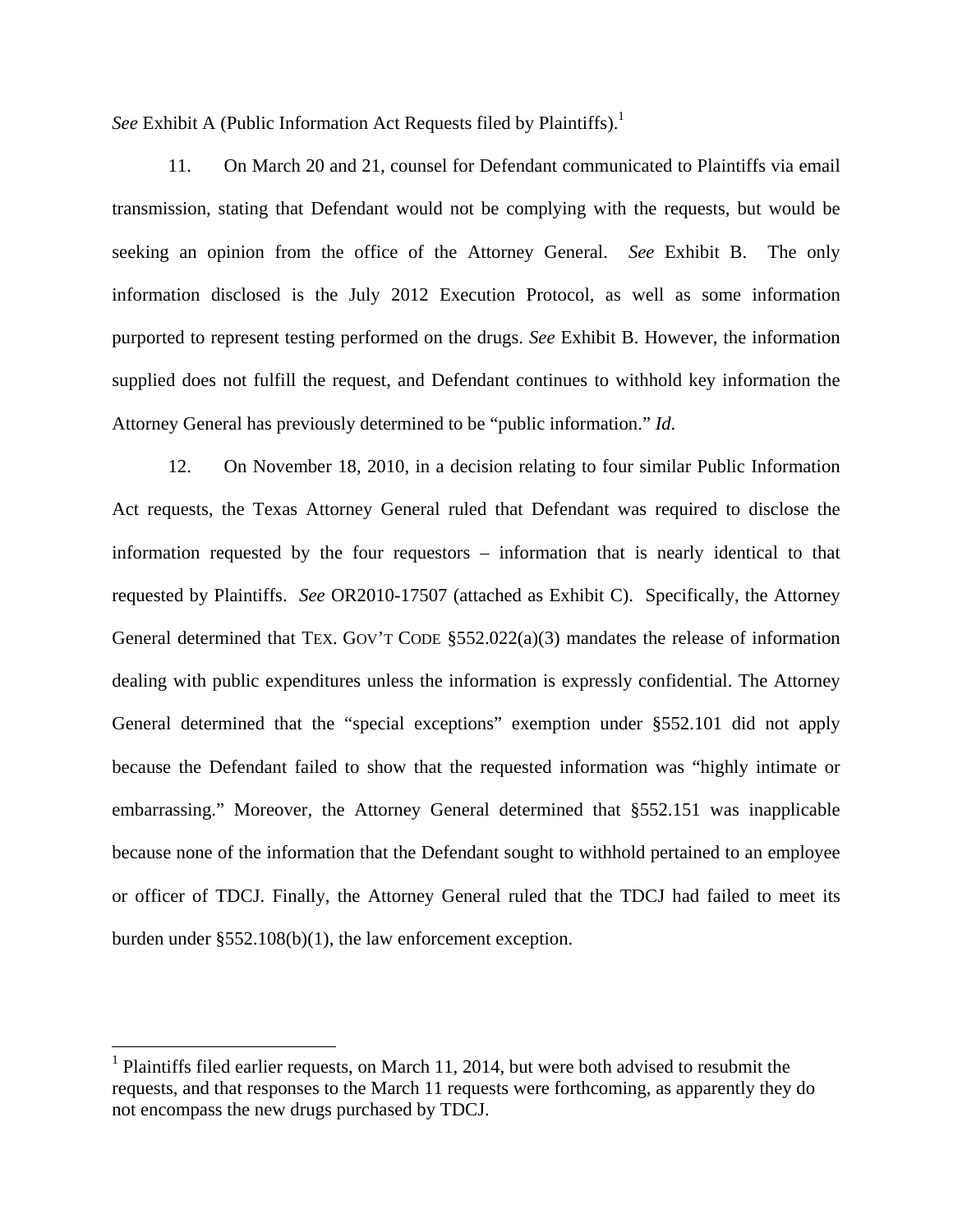13. Nonetheless, TDCJ continued to refuse to supply the requested information. On December 29, 2010, F. Clinton Broden filed a Petition for Writ of Mandamus to compel compliance with the Attorney General's Order. On January 10, 2011, after hearing argument, the 261st Judicial District Court, Travis County, issued an Order granting Broden's Petition, and ordering TDCJ to immediately disclose the requested information. *See Broden v. TDCJ*, No. D-1-GN-10-004493 (Jan. 10, 2011). *See* Exhibit D.

 14. The following year TDCJ once again sought an opinion from the Attorney General, asserting that information about the Department's execution protocol and the procurement and use of lethal injection drugs was protected from disclosure. The Attorney General once again rejected that assertion in Open Records Letter No. OR2012-10208. *See* Exhibit E. In OR2012-10208 the Attorney General found that TDCJ could not find shelter in the physical safety exception recognized in *Texas Department of Public Safety v. Cox Newspapers, L.P.*, 343 S.W.3d 112 (Tex. 2011), as it failed to establish that "disclosure of the information at issue would create a substantial threat of physical harm to any individual." That opinion also rejected the assertion that the sought after information was exempted from disclosure under the "law-enforcement" exception, as TDCJ's argument that the disclosure would disrupt the operations of the suppliers or otherwise interfere with law enforcement was "too speculative."

15. In short, every attempt TDCJ has made to assert that the information Plaintiffs' seek is protected has been defeated.

 16. Defendant TDCJ has not appealed OR2010-17507, OR2012-10208, or OR2012- 14446, and the time for doing so has expired. *See* §552.324(b) Defendant is required to release the requested information. *Thomas v. Cornyn*, 71 S.W.3d 473, 481-482 (Tex. App.—Austin 2002, no pet.).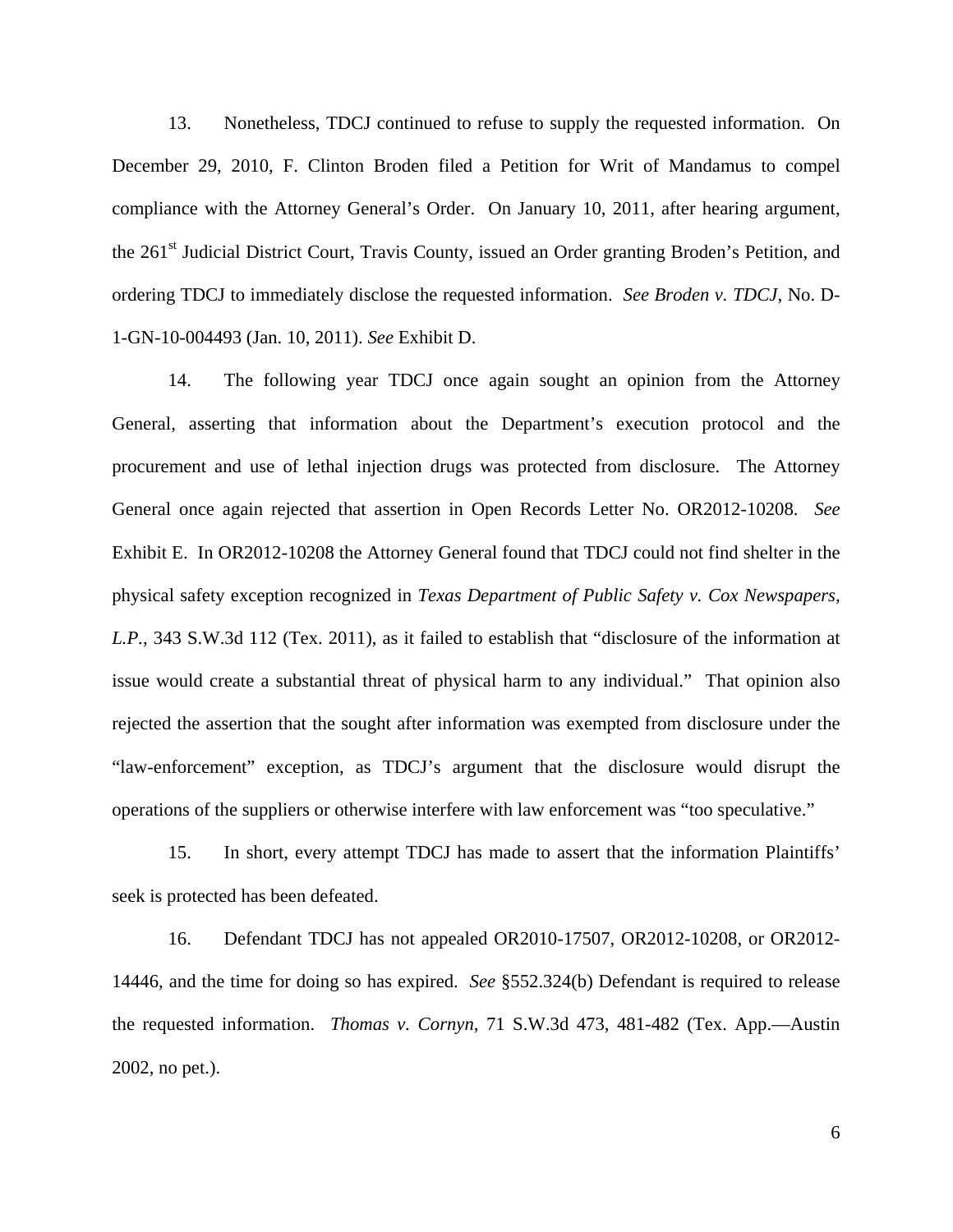17. Although it has stated it will do so, Defendant TDCJ has not filed any requests for Attorney General opinions asserting that the information sought by plaintiffs is protected from disclosure. TDCJ must comply with existing law. *Id*.

## **THE INFORMATION REQUESTED IS PUBLIC INFORMATION AND NOT EXCEPTED FROM DISCLOSURE**

18. The information requested by plaintiffs is almost identical to the information sought by the requestors and which resulted in the judgment releasing the information in *Broden v. TDCJ*, No. D-1-GN-10-004493 (Jan. 10, 2011) as well as Attorney General Opinions OR2010-17507, OR2012-10208, and OR2012-14446. For the reasons stated previously by this Court and by the Attorney General in these letters, this Court should likewise hold that the information requested is public and must be disclosed immediately.

19. Plaintiffs are entitled to mandamus relief under the statute. The Attorney General has repeatedly ruled that the requested information is public information and not excepted from disclosure under The Act. TDCJ has failed to provide the information requested. Tex. Gov't Code § 552.321(a) (West 2004).

## **APPLICATION FOR A TEMPORARY RESTRAINING ORDER**

20. Plaintiffs seek a Temporary Restraining Order requiring Defendant to disclose the requested public information.

21. The plaintiffs have notified the defendant regarding their application for a temporary restraining order and the hearing for same in compliance with T.R. Civ. P. 680 and Travis County Local Rule 7.3(a).

22. Plaintiffs' application for a temporary restraining order is authorized by Texas Civil Practice & Remedies Code Section 65.011 (1), (2) and (3).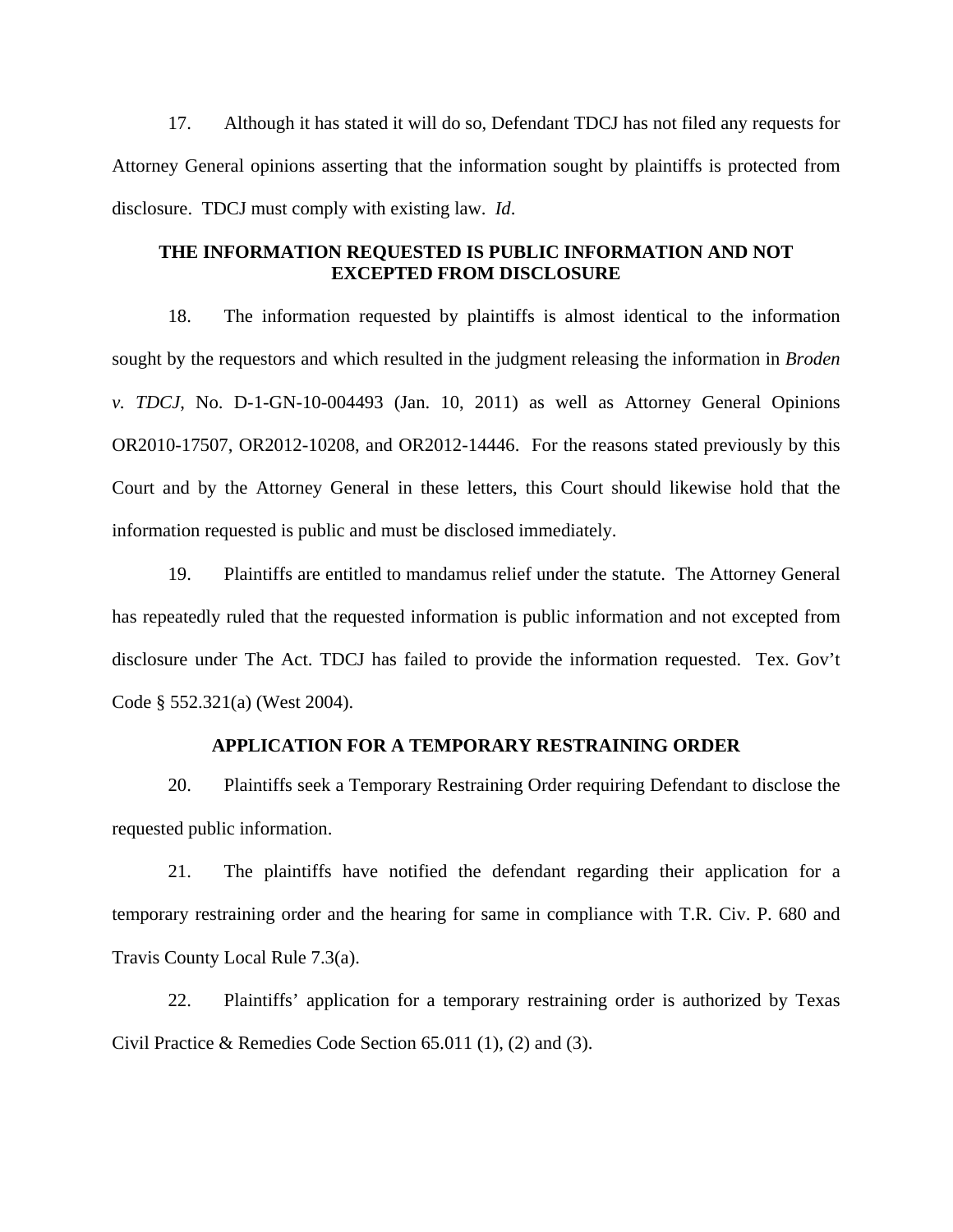#### **A. Equitable Principles Under Texas Law are Satisfied.**

**23. Plaintiffs plead a cause of action against defendants.** The first injunction requirement is for the applicant to plead a cause of action against the defendants. *Walling v. Metcalfe*, 863 S.W.2d 56, 58 (Tex. 1993). The plaintiffs' allegations are detailed in this petition.

**24. Plaintiffs Have a Probable Right to the Relief Sought.** An applicant need not prove that it will prevail on the merits at trial, but is only required to show a probable right to relief on the merits and a probable injury in the interim. *Sun Oil Co. v. Whitaker*, 424 S.W.2d 216, 218 (Tex. 1968).

25. Plaintiffs have alleged in Paragraphs 7-18 that the information requested of Defendant has been determined to be "public information" by the Attorney General on numerous occasions and that, as such, must be disclosed by Defendant upon request. Plaintiffs also have alleged that Defendant refuses to comply with the law by refusing to disclose this public information. Plaintiffs' allegations are supported by evidence attached to this pleading and can be further supported by evidence at a hearing before the Court.

26. Therefore, Plaintiffs have a probable right to obtain the relief they seek.

**27. Plaintiffs Will Suffer a Probable, Imminent, and Irreparable Injury.** An injury is irreparable if there is no adequate remedy at law as where, for example, a prevailing applicant could not be compensated adequately in damages, or if damages cannot be measured by any certain pecuniary standard. *Benefield v. State*, 266 S.W.3d 25, 30 (Tex. App. - Houston [1 Dist.] 2008, no pet.). This is the case here. If the Plaintiffs' application is not granted, the Plaintiff will suffer immediate and certain injury. Harm is imminent because Defendant is scheduled to carry out the executions on April 3 and April 9 under conditions that may result in constitutional violations. Absent the Court's immediate action, the release of the requested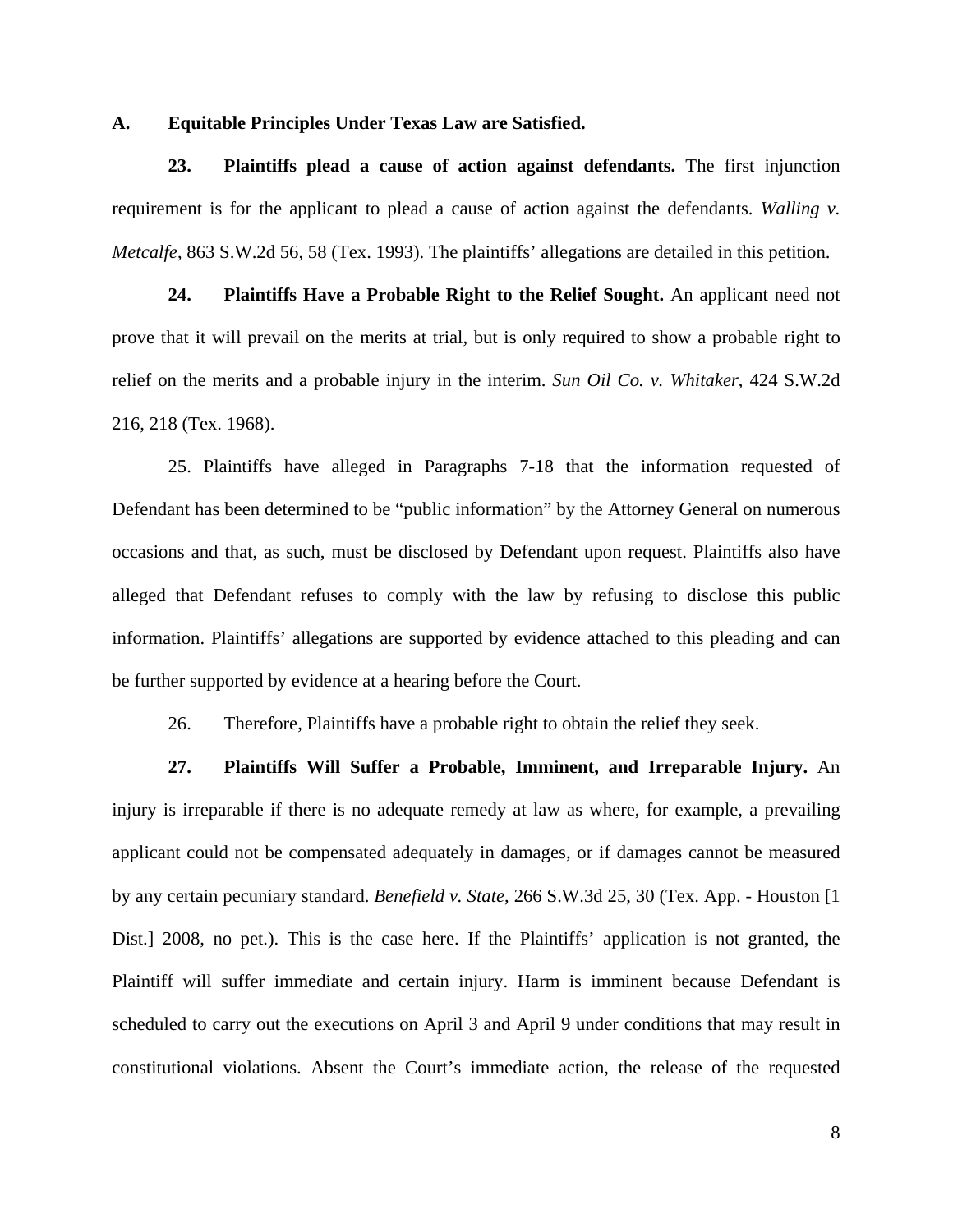information (which will reveal whether the execution process can pass constitutional muster), will not occur until much later. The Defendant's failure to disclose the requested public information will visit irreparable damage upon the Plaintiffs. It will cause immediate damage to the prisoners' ability to protect their constitutional right to be free from cruel and unusual punishment. Monetary damages, even if available, would be nearly impossible to determine and could not compensate for this harm. Therefore, the damage to Plaintiff is probable, imminent and irreparable.

28. Although the Court is not required to consider the balance of equities or interests in deciding whether to grant an application for equitable relief, it is important to note that the defendant would not suffer any harm by disclosing the information that it is already legally obligated to provide. The Attorney General has already performed its analysis of this issue and made this determination in a number of Opinions. Therefore, a temporary restraining order will not prejudice Defendant.

29. Plaintiffs are willing and able to post bond. However, Plaintiffs note that under TEX. R. CIV. P. 684, because defendant is a governmental entity, it has no pecuniary interest in the suit and no monetary damages can be shown, therefore the Court has discretion to fix the sum of the bond.

30. Plaintiffs' application for a temporary restraining order is supported by the following exhibits:

> a. A true and correct copy of Plaintiffs' Public Information Act Requests sent to Defendant sent on or about March 18, 2014, attached and incorporated herein as Exhibit A;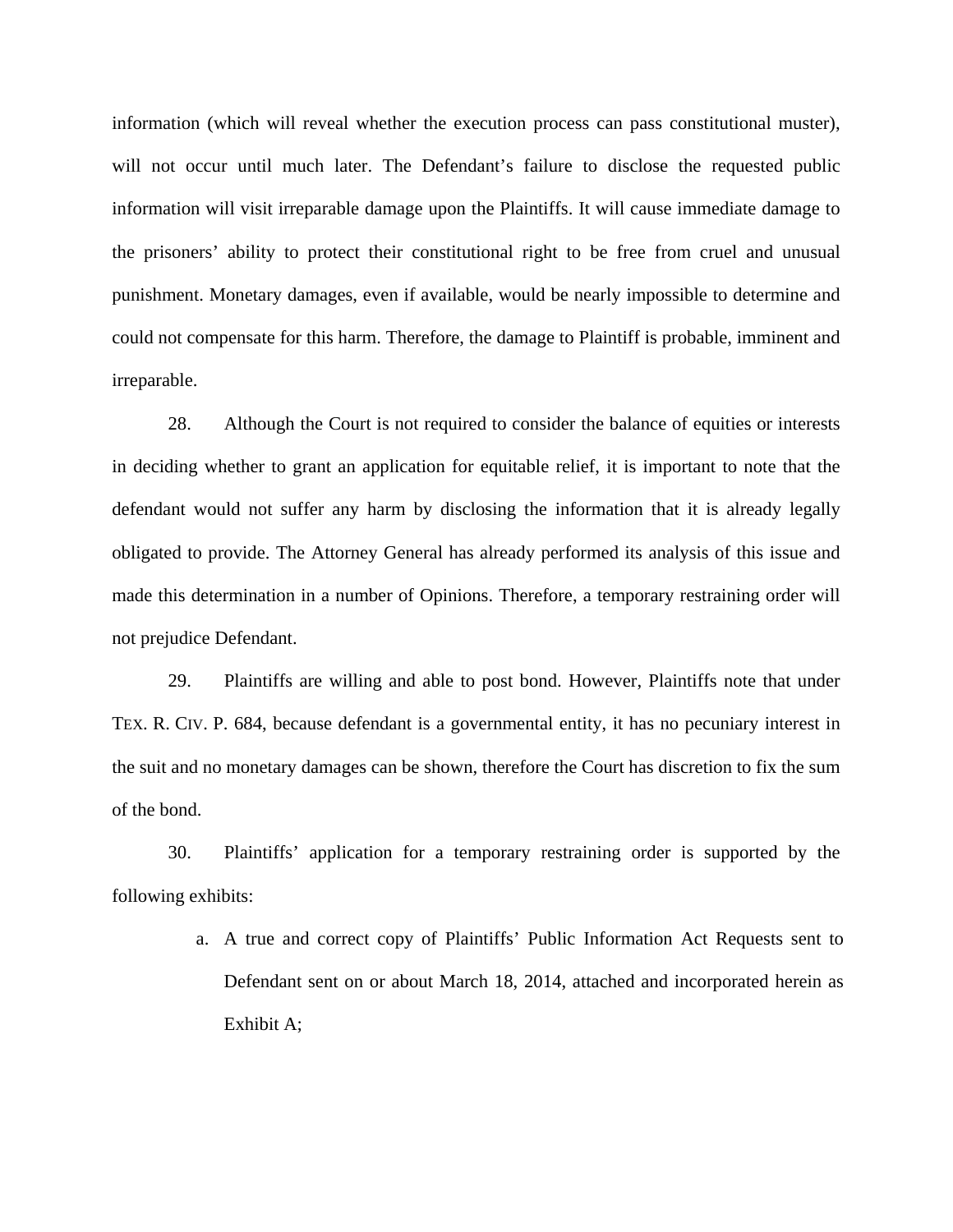- b. True and correct copies of March 20, 21 and 25, 2014, email communications between Plaintiffs and Defendant's counsel, disclosing limited information and stating Defendant would not disclose other information and would seek an Attorney General's opinion, attached and incorporated herein as Exhibit B;
- c. A true and correct copy of Attorney General Open Records Letter Ruling OR2010-17507, dated November 18, 2010, ruling that information nearly identical to that requested by Plaintiffs was "public information" that must be disclosed, attached and incorporated herein as Exhibit C;
- d. A true and correct copy of an Order by the  $261<sup>st</sup>$  Judicial District Court, Travis County, in *Broden v. TDCJ*, No. D-1-GN-10-004493 (Jan. 10, 2011), granting Plaintiff F. Clinton Broden's Petition and ordering TDCJ to immediately disclose requested information nearly identical to that requested by Plaintiffs herein, attached and incorporated herein as Exhibit D;
- e. A true and correct copy of Attorney General Open Records Letter Ruling OR2012-10208, ruling that information nearly identical to that requested by Plaintiffs was "public information" that must be disclosed, attached and incorporated herein as Exhibit E;
- f. A true and correct copy of Attorney General Open Records Letter Ruling OR2012-14446, ruling that information nearly identical to that requested by Plaintiffs was "public information" that must be disclosed, attached and incorporated herein as Exhibit F; and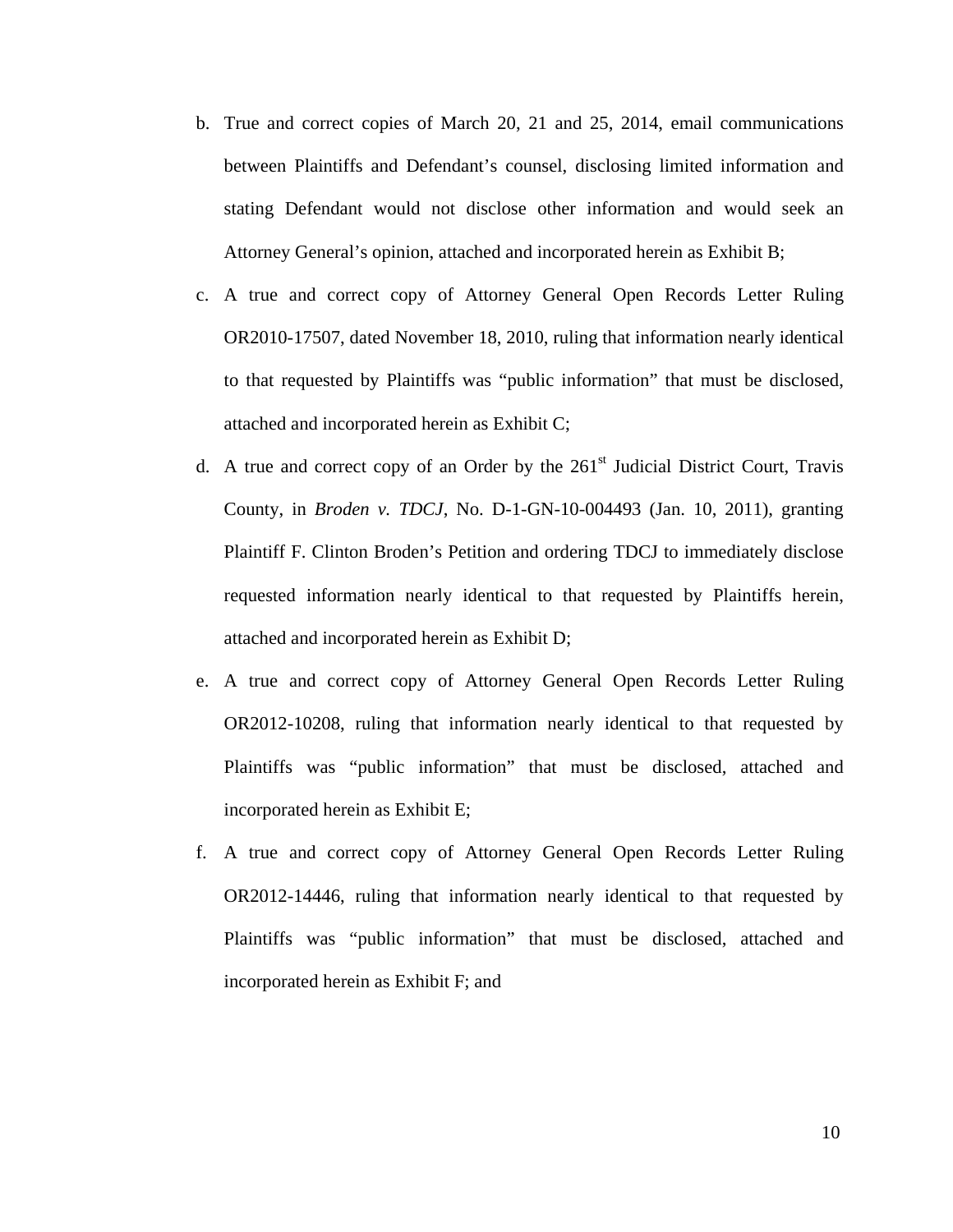g. True and correct copies of articles in the news media relating to the use of pentobarbital in recent executions, attached and incorporated herein as Exhibits G, H and I.

#### **REQUEST FOR TEMPORARY INJUNCTION**

31. Plaintiffs ask the Court to set their application for temporary restraining order/temporary injunction for a hearing, and after the hearing, issue a temporary injunction against the defendant.

32. Plaintiff has joined all indispensable parties under TEX. R. CIV. P. 39.

#### **REQUEST FOR DISCLOSURES**

33. Pursuant to TRCivP 194 of the Texas Rules of Civil Procedure, Defendant is requested to disclose, within 50 days of service of this request, the information or material described in TRCivP 194.2. Defendant is further reminded of its obligation to supplement their initial responses in accordance with TRCivP 193. Defendant's initial and supplemental responses should be served upon Plaintiffs' attorneys at the law offices of Deats, Durst, Owen & Levy, P.L.L.C., 1204 San Antonio St., Ste. 203, Austin, Texas 78701.

#### **RELIEF SOUGHT**

 34. Because Defendant TDCJ has refused to supply public information, Plaintiffs seek appropriate declaratory and/or injunctive relief under Chapter 552, including a writ of mandamus compelling TDCJ to make the requested information immediately available for public inspection. Plaintiffs seek appropriate declaratory relief that the information sought is public under the Texas Public Information Act and also appropriate injunctive relief compelling defendant to disclose the information sought, as set out herein. Plaintiffs further seek a writ of mandamus compelling the disclosure of this information, pursuant to Chapter 552.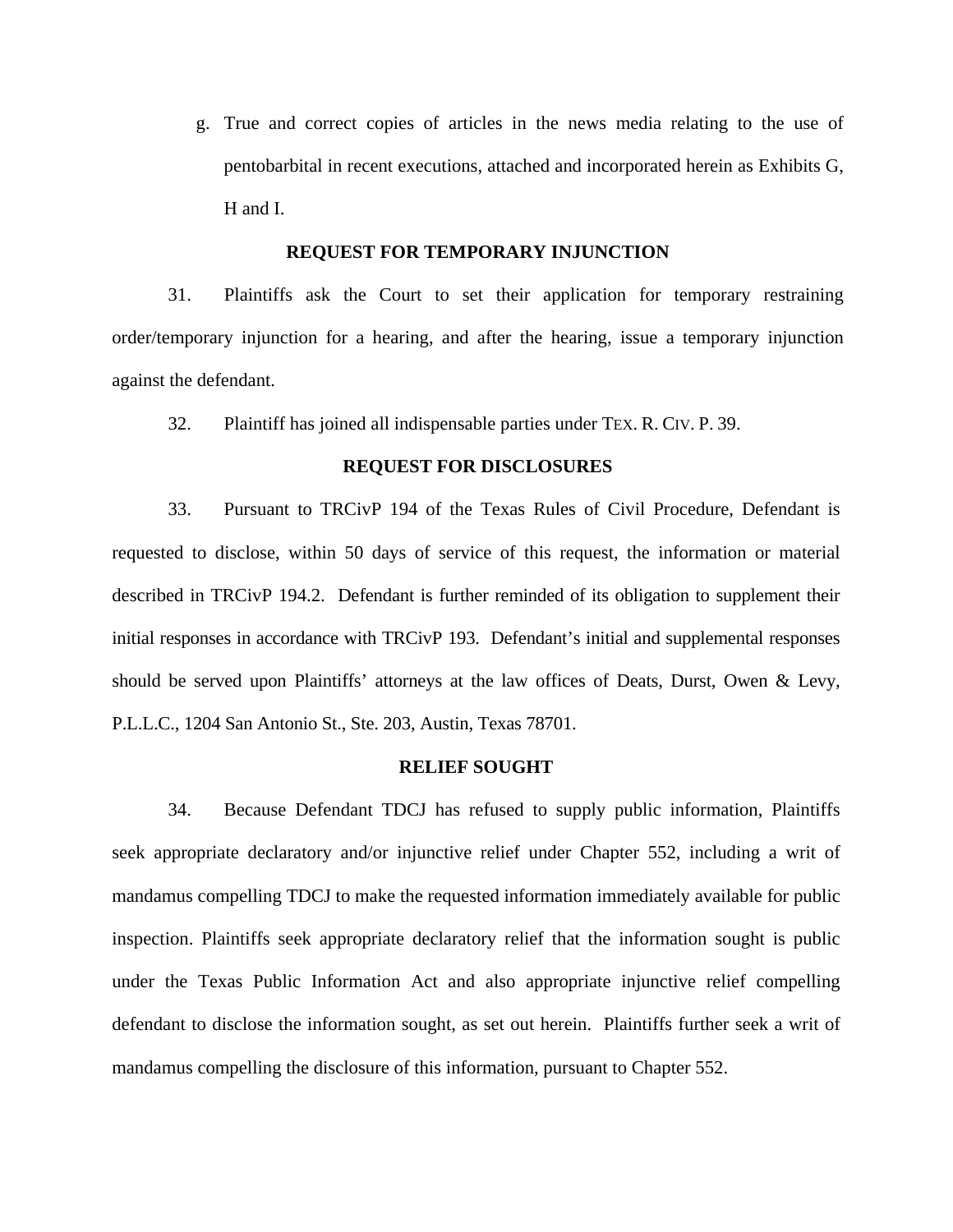35. As the Court can see, time is truly of the essence. Mr. Tommy Sells is scheduled for execution on April 3, 2014. Mr. Hernandez Llanas is scheduled for execution April 9, 2014. Mr. Sells' and Mr. Hernandez Llanas' scheduled executions will be the first to be carried out with drugs newly procured by TDCJ. Without information about where the drugs come from, and the purity, potency, and integrity of those drugs, neither Mr. Hernandez Llanas nor Mr. Sells can evaluate the risk that their executions will subject them to cruel and unusual pain in violation of the Eighth Amendment.

 36. Plaintiffs seek an award of costs of litigation and attorney's fees against TDCJ, including an appropriate award of contingent appellate fees and post-judgment interest on such award.

#### **CONDITIONS PRECEDENT**

 37. Pursuant to Tex. R. Civ. P. 54, all conditions precedent have been performed or have occurred.

#### **PRAYER**

38. Upon temporary and/or final hearing, Plaintiffs pray that this Court issue a writ of mandamus requiring Defendant TDCJ to provide immediately to Plaintiffs for their inspection, or copies, if requested, all records that contain information responsive to Plaintiffs' requests for information, dated March 18, 2014; and award Plaintiffs their court costs, costs of litigation, and reasonable attorneys fees. Plaintiffs further pray for such other relief, whether at law or in equity, to which they may show themselves to be justly entitled.

 *Respectfully submitted,*

 DEATS, DURST, OWEN & LEVY, P.L.L.C. 1204 San Antonio, Suite 203

12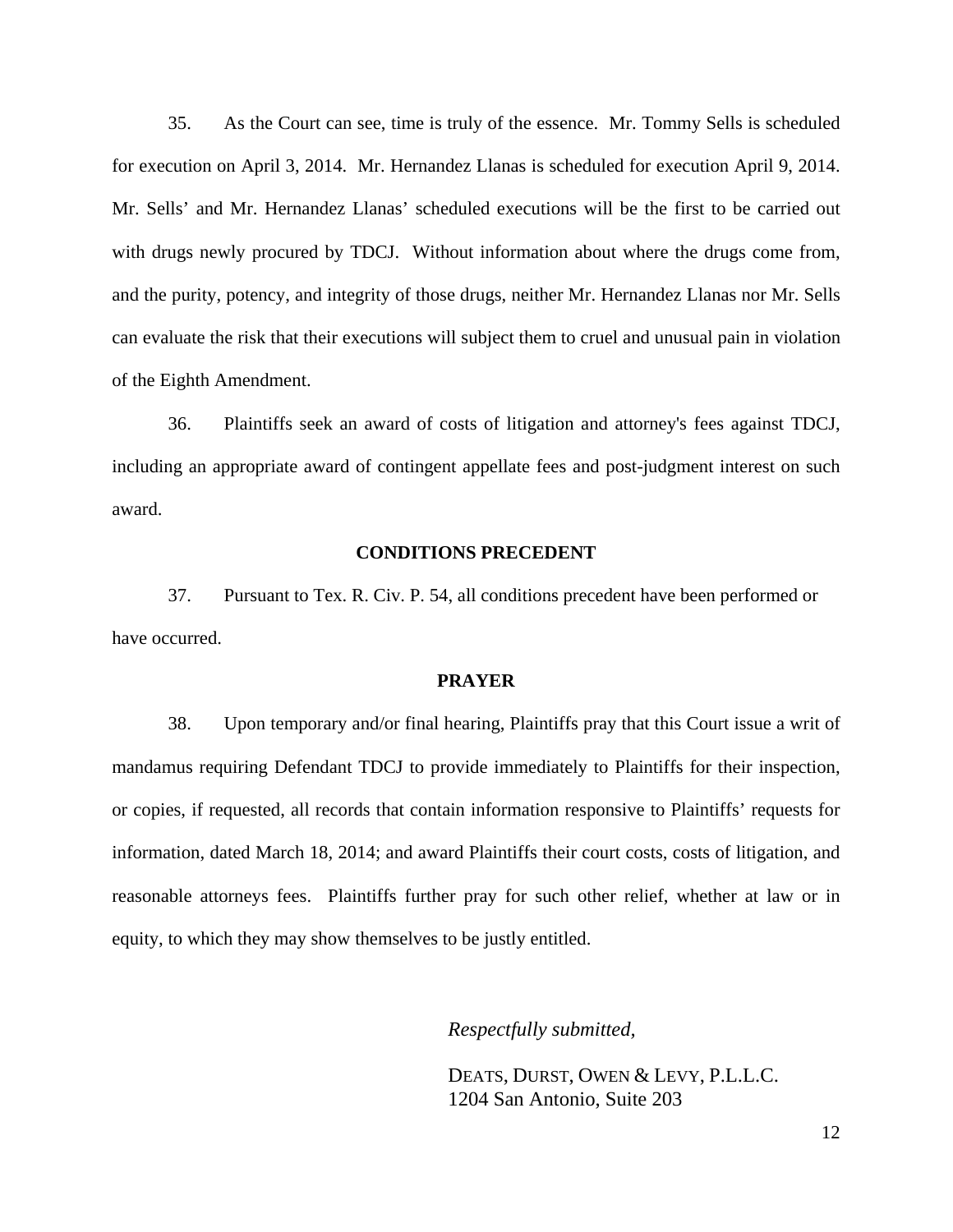Austin, Texas 78701 512/474-6200 512/474-7896 - Fax

*/s/ Philip Durst* 

 Philip Durst State Bar No. 06287850 Manuel Quinto-Pozos State Bar No. 24070459 COUNSEL FOR DEFENDANT

/s/ *Maurie Levin*

MAURIE LEVIN Texas Bar No. 00789452 Attorney at Law 211 South Street, #346 Philadelphia, PA 19147 (512) 294-1540 (215) 733-9225 (fax) *Counsel for Plaintiffs*